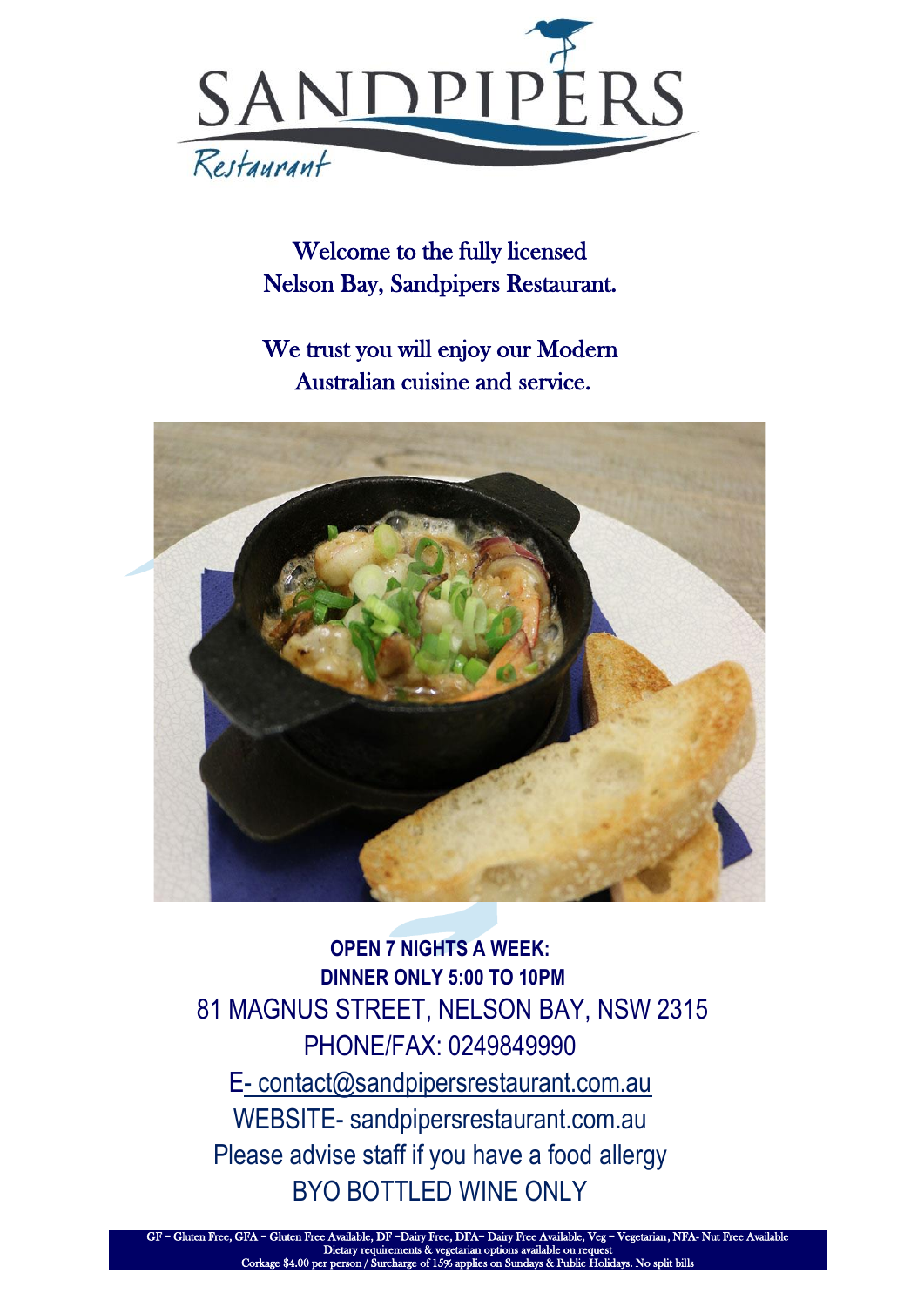

# DRINKS BEERS & CIDERS SOFT DRINKS

Cascade Premium Light | 6.5 Coke, Lemonade, Solo, Coke Zero | 4.25 XXXX Gold | 7.00 Apple, Orange & Pineapple Juice | 4.00 Carlton Draft |8.50 Lemon Lime & Bitters | 4.50 Crown Lager | 8.50 VOSS | BTL 7.00 Corona (Mexico) | 8.50 San Pellegrino Sparkling Water | BTL 8.00 Peroni Nastro Azzurro (Italy) | 8.50 Asahi Super Dry (Japan) | 8.50 Tilse 'Apple Truck' Cider (Hunter Valley) |9.00 Murray's Brewery Whale Ale | 9.00 Murray's Brewery Angry Man Pale Ale | 9.00

## APERITIVO/DIGESTIVO DESSERT WINE

Limoncello | 8.00 Amaro Averna, Montenegro |8.00 Grappa | 8.00

### **SPIRITS**

Johnny Walker Red, Jim Beam, Jack Daniels, | 7.50 Bundaberg Rum, Southern Comfort, Bacardi Zubrowka Vodka, Gordan's Gin

## LIQUEUR

Midori, Baileys, Kahlua, Frangelico, Cointreau | 8.00 or Tia Maria

#### PORT

Grant Burge Tawny Port | 7.00 Grandfather Port | 13.00

| <b>COFFEE &amp; TEA</b>     | Cup   | Mug  |
|-----------------------------|-------|------|
| Expresso/Macchiato          | 3.50  |      |
| Cappuccino, Flat White      | 4.50  | 5.00 |
| Mocha & Latte               |       |      |
| <b>Flavoured Latte</b>      |       |      |
| Hazelnut, Caramel & Vanilla | .5.00 | 5.50 |
| <b>Hot Chocolate</b>        | 4.50  | 5.00 |
| Chai Latte/Iced Chai Latte  | 5.00  | 5.50 |
| <b>Ice Coffee</b>           |       | 6.00 |

Soy, Almond & lactose free milk EXTRA 70c

#### Assortment of Tea | Pot 5.00

English breakfast, Peppermint, Green Tea, Camomile, Early Grey

Sandpipers Restaurant is BYO bottled wine only. No spilt bills. Fully licensed. Corkage is 4pp

Campari | 7.00 Keith Tulloch Botrytis Semillon, Hunter Valley Aperol | 8.00 | 8.00 | NSW, 375ml | Glass 8.00 | Bottle 34.00

COCKTAILS (EACH COCKTAIL CONTAINS 60ML OF SPIRTIS)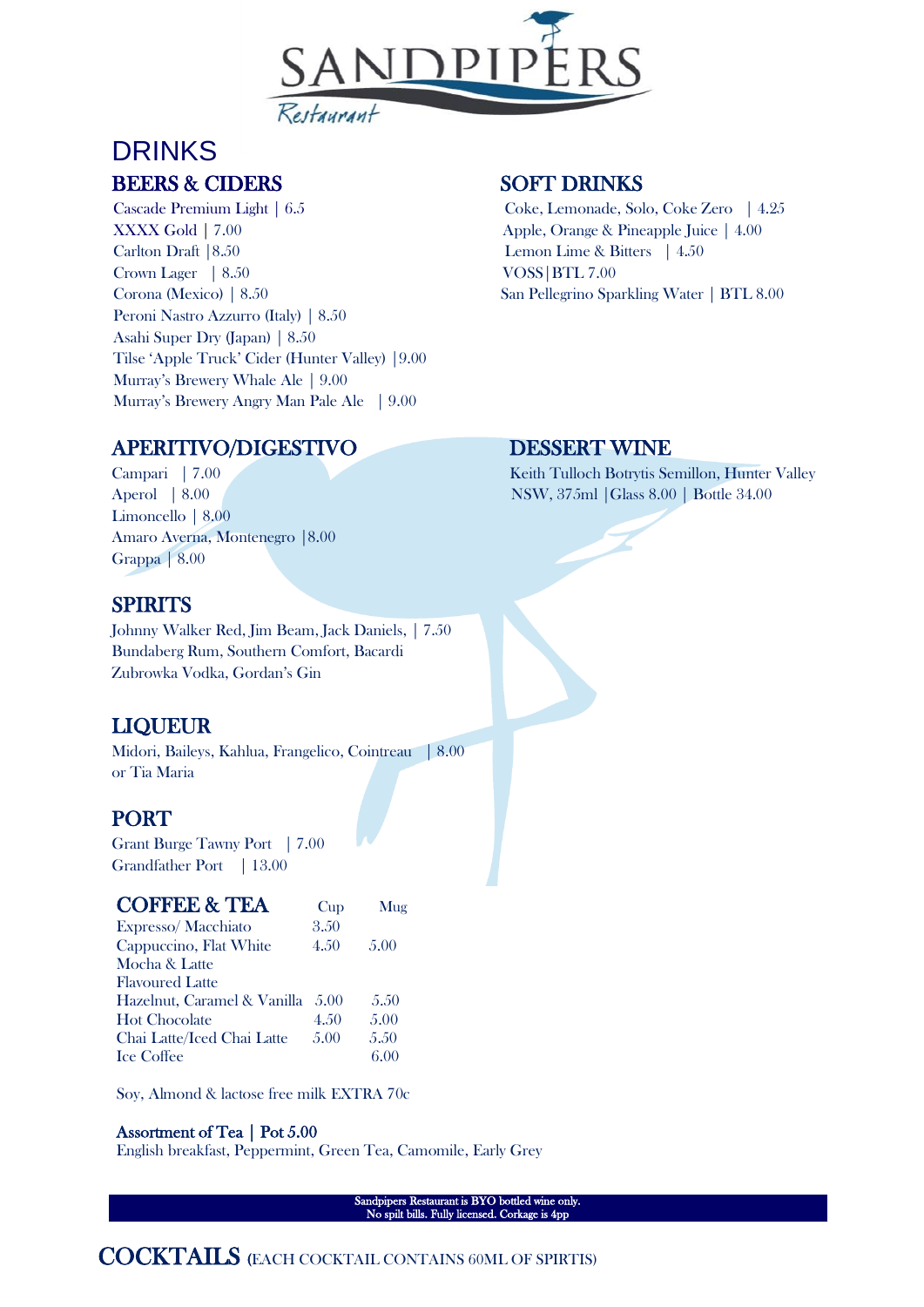ESPRESSO MARTINI | 19.00 Absolute Vodka & Kahlua, Freshly Brewed Expresso Coffee COSMOPOLITIAN | 18.00 Absolute Vodka, Cointreau, Fresh Lemon & Cranberry Juice MIDORI ILLUSION | 18.00 Midori, Absolute Vodka, Pineapple juice & Fresh Lime MARGARITA |19.00 Tequila, Cointreau & Fresh Lime APEROL SPRITZ |17.00 Aperol, Prosecco & Soda Water

#### SPARKLING WINE | Glass | Bottle

 Peterson House Gateway, Hunter Valley | 8.00 | 39.00 Peterson House Pink Blush, Hunter Valley | B – 34.00 Villa Sandi Prosecco II Fresco 200ml Piccolo, Veneto Italy | B – 13.00 Villa Sandi Prosecco II Fresco, Vento, Italy | B - 44.00

## RO**Ś**E & MOSCATO

 Lagioiosa ET AMOROSA Moscato, Italy |8.00 | 35.00 Keith Tulloch Rose Saignee Shiraz, Hunter Valley | 7.50 | 36.00 Bouchard Aine Rośe de France | 7.00 | B – 34.00

### WHITE WINES

 First Creek Botanica Semillon Sauvignon Blanc, Hunter Valley | 7.00 | 32.00 Baby Doll Sauvignon Blanc, Marlborough NZ | 7.5 | 34.00 Lock & Key Chardonnay, Tumbarumba, NSW | B – 36.00 Scarborough Chardonnay, Hunter Valley | 8.50 | 42.00 Paxton Pinot Gris 100% Certified Organic, McLaren Vale, SA | B – 42.00 Baby Doll Pinot Gris, Marlborough NZ | B - 34.00 First Creek Verdelho, Hunter Valley | B – 32.00 Peter Lehmann Eden Valley Riesling, Barossa Valley, SA | B - 42.00 David Hook, Pinot Grigio, Hunter Valley | 7.5 | 36.00

## Red Wines

 First Creek Cabernet Sauvignon, Hunter Valley | 7.50 | 32.00 Kingston Estate Cabernet Sauvignon, Coonawarra SA | B – 34.00 Ingham Road, Pinot Noir, Yarra Valley, VIC | 8.00 | 36.00 Paxton Shiraz 100% Certified Organic, McLaren Vale, SA | 7.50 | 36.00 Round Two Merlot, Barossa Valley, SA |B – 36.00 Teusner Bilmore Shiraz, Barossa Valley, SA | B – 44.00 Pico Maccario Barbera, Piedmont, Italy | B – 45.00

> Sandpipers Restaurant is BYO bottled wine only. No spilt bills. Fully licensed. Corkage is 4pp

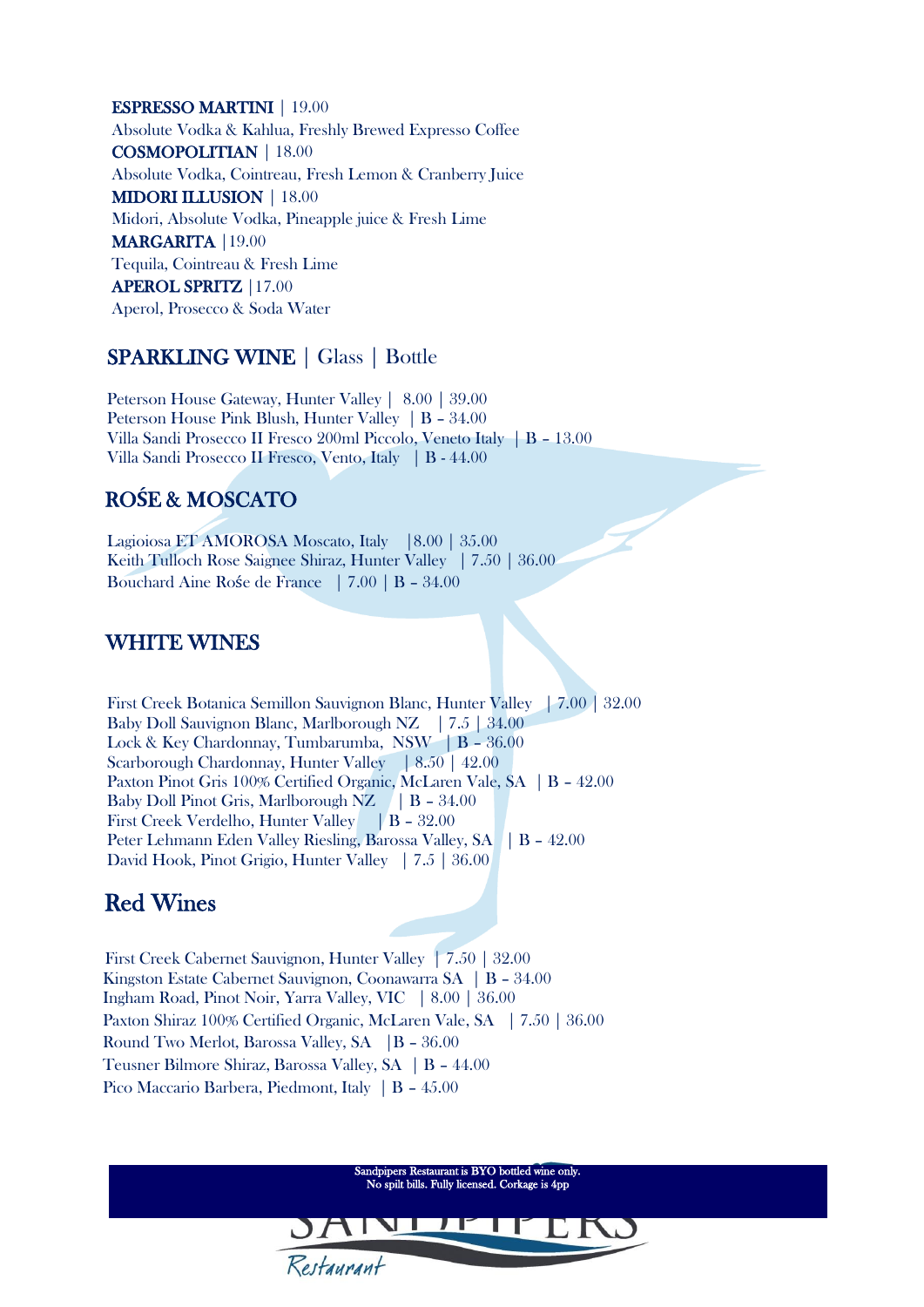## **BREADS**

| Garlic, Butter Turkish Bread GFA                | 8.00  |
|-------------------------------------------------|-------|
| Garlic, Butter & Parmesan Turkish Bread GFA     | 10.00 |
| <b>Bruschetta</b> VEG, GFA, DFA                 |       |
| With garlic butter, tomato, basil & feta cheese | 12.00 |

# PORT STEPHENS LOCAL OYSTERS| ½ dozen / 1 dozen

| <b>Natural</b> with seaweed or mignonette, lemon GF                                     | $21.00$ 38.00      |
|-----------------------------------------------------------------------------------------|--------------------|
| Kilpatrick with crispy bacon & Worcestershire sauce GF                                  | 22 40.00           |
| <b>Oyster</b> with salmon caviar                                                        | $29.00 \mid 55.00$ |
| <b>Oyster Shot</b> bloody Mary, vodka, tomato juice & celery stick                      | 18.00              |
| <b>Half shell scallops</b> $w$ roasted garlic, coriander, butter $\&$ crumble pistachio | 22 38.00           |

ENTREÈS

| <b>Slow Cooked Peking Duck Spring Rolls</b><br>Homemade duck spring rolls $w$ hoisin $\&$ chili dipping sauce.                                                                                                           | 19.00                   |
|--------------------------------------------------------------------------------------------------------------------------------------------------------------------------------------------------------------------------|-------------------------|
| <b>Homemade Momo Soup</b><br>Homemade pork dumplings with vegetable broth spring onion & sesame seed                                                                                                                     | 17.00                   |
| Salt & Pepper Squid GF<br>Freshly prepared and lightly dusted with sandpipers<br>salt & pepper mix with Asian slaw & wasabi aioli                                                                                        | Entrée 18.00 Main 29.00 |
| Crab Arancini<br>Homemade crab arancini with snow pea tendril salad & house made harissa aioli                                                                                                                           | 18.00                   |
| <b>Seafood Chowder</b><br>New England style creamy seafood chowder with prawn, fish, muscles & squid served with Turkish<br><b>bread</b>                                                                                 | Entrée 15.00 Main 29.00 |
| <b>Garlic Prawn Sizzling GFA</b><br>freshly prepared prawn's $w/garlic$ , chili, tomato $\&$ spring onion<br>served in a hot pot with Turkish bread                                                                      | Entrée 19.50 Main 33.00 |
| <b>Octopus Tentacles GF</b><br>Grilled Octopus with mojo Verde, lemon, pea tendril, funnel blub, red onion & red radish salad                                                                                            | 21.00                   |
| Avocado And Crab Salad GF, NF, DF<br>25.00 (VEGAN 18.00)<br>With onion, grape tomato, funnel blub, red radish, rocket, pecan nut & seeded mustard<br>dressing                                                            |                         |
| LOBSTER AND OR OTHER SEAFOOD CAN BE AVAILABLE ON REQUEST AT LEAST 24 HOURS IN ADVANCE<br>HOWEVER BEING A SEAFOOD RESTAURANT THIS IS SUBJECT TO AVAIBILITY & WE CAN NOT GUARANTEE<br><b>ALL SEAFOOD WILL BE AVAILABLE</b> |                         |
|                                                                                                                                                                                                                          |                         |

GF = Gluten Free, GFA = Gluten Free Available, DF =Dairy Free, DFA= Dairy Free Available, Veg = Vegetarian, NFA- Nut Free Available Dietary requirements & vegetarian options available on request Corkage \$4.00 per person / Surcharge of 15% applies on Sundays & Public Holidays. No split bill

## **MAINS**

Sandpiper's Pork Belly GFA Restaurant 34.00 Crispy pork belly served w/ lyonnaise potato, seasonal green apple puree & port jus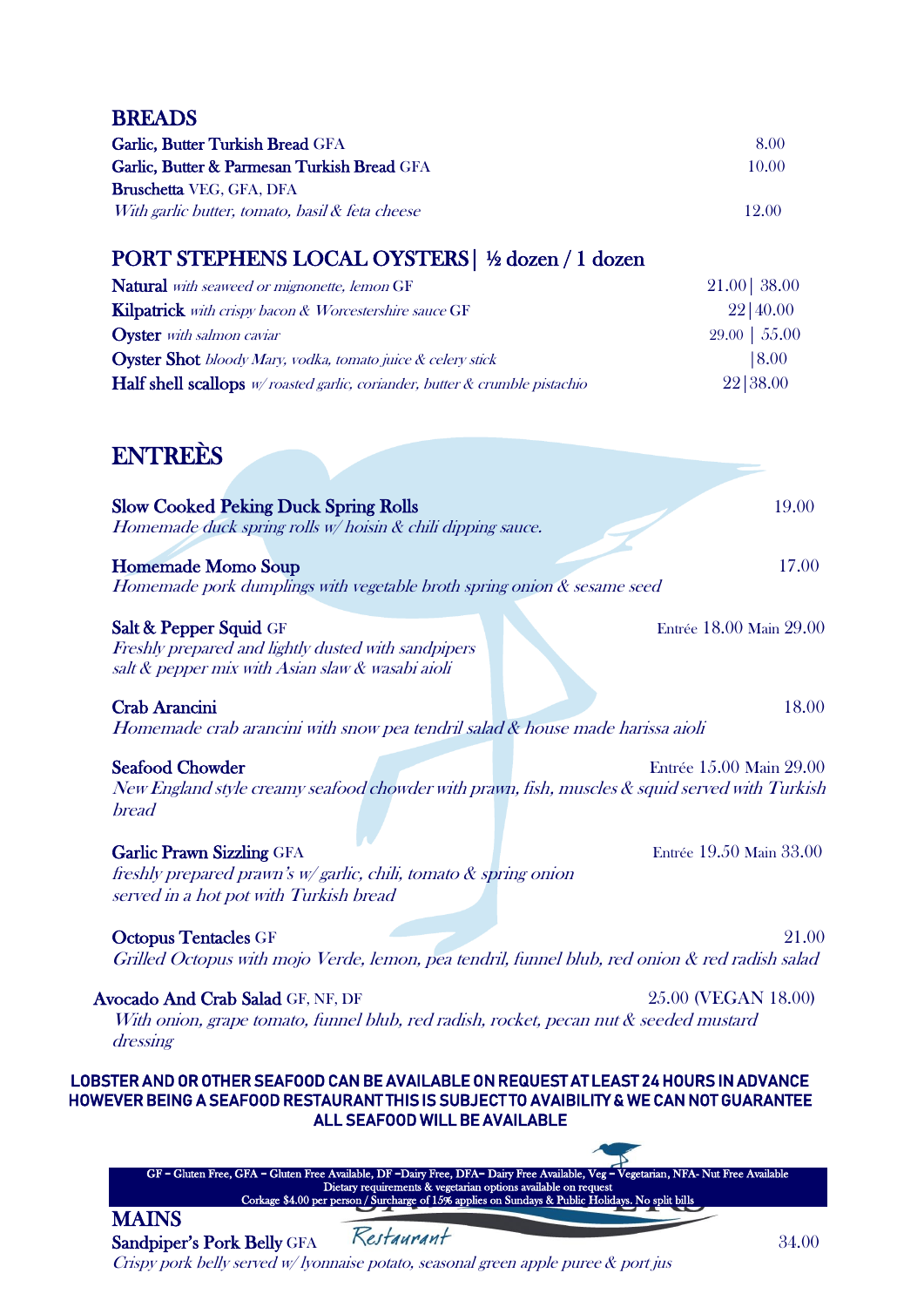| <b>Chicken Scaloppini</b><br>Chicken breast cooked with wine, butter, mixed mushroom served with roast potatoes, butter & green<br>vegetables                                                               | 34.00          |
|-------------------------------------------------------------------------------------------------------------------------------------------------------------------------------------------------------------|----------------|
| Fish of the Day GF, NF, DFA (ASK WAIT STAFF)<br>Pan seared fish of the day w/ chat potatoes, grape tomato, wilted spinach, pecan nut, binnorie feta, mustard<br>dressing & grilled pineapple salsa          | 36.00          |
| Lamb Eye Short Loin GFA<br>Moroccan spice rub lamb with pearl couscous, tangy tomato, seasonal green vegetables & mint sauce                                                                                | 38.00          |
| 250 Gram Black Angus Eye Fillet w/without Garlic Prawn Topper GF<br>Served with roasted herb and garlic potatoes, pea puree & seasonal sautéed green vegetables AND or chips<br>and salad with red wine jus | 42.00/52.00    |
| Pumpkin & Roasted Garlic Ravioli<br>Pine nut, burnt butter, cherry tomato, spinach & parmesan cheese                                                                                                        | 32.00          |
| <b>Slipper Lobster Fettuccine Pasta</b><br>Roasted cherry tomato, onion, celery, spinach, chili, garlic & parmesan cheese                                                                                   | 36.00          |
| <b>SANDPIPERS TASTE PLATES (FOR ONE)</b><br><b>Sandpiper Meat Taste Plate GFA</b><br>Sandpiper's pork belly, lamb back strap, & 125gr Eye Fillet<br>Served with accompaniments.                             | 45.00          |
| <b>Seafood Taste Plate GFA</b><br>Prawn hot pot, fish of the day & one Balmain bug<br>Served with accompaniments.                                                                                           | 48.00          |
| <b>SEAFOOD PLATTER FOR TWO GFA</b><br>Fish of the day, Scampi, Balmain Bug, Grilled Octopus Tentacles, Garlic Prawns, Two<br>Half shell Scallops served with Accompaniments                                 | 95.00          |
| <b>SIDES</b>                                                                                                                                                                                                |                |
| Fries w/Aioli GF<br>Garden salad w/lettuce, cucumber, tomato, capsicum, olives, and capers GF                                                                                                               | 10.00<br>10.00 |
| Seasonal Sautéed Vegetables GF                                                                                                                                                                              | 10.00          |
| Pearl couscous                                                                                                                                                                                              | 10.00          |
| Lyonnaise potatoes GF                                                                                                                                                                                       | 10.00          |
| KIDS MENU (All kids meals excluding pasta dishes are served with chips, salad & tomato sauce)                                                                                                               |                |
| <b>Chicken Nuggets</b>                                                                                                                                                                                      | 16.00          |
| <b>Grilled Chicken Breast GF</b>                                                                                                                                                                            | 16.00          |
| <b>Battered/ Grilled Fish GF</b>                                                                                                                                                                            | 16.00          |
| Salt & Pepper Squid GF                                                                                                                                                                                      | 16.00          |
| Kid's Bolognaise (Adult size available on request)                                                                                                                                                          | 16.00          |
| GF - Gluten Free, GFA - Gluten Free Available, DF -Dairy Free, Veg - Vegetarian, NFA- Nut Free Available<br>Dietary requirements & vegetarian options available on request                                  |                |
| Corkage \$4.00 per person / Surcharge of 15% applies on Sundays & Public Holidays. No split bills                                                                                                           |                |
|                                                                                                                                                                                                             |                |
| Restaurant                                                                                                                                                                                                  |                |
|                                                                                                                                                                                                             |                |

**DESSERTS**